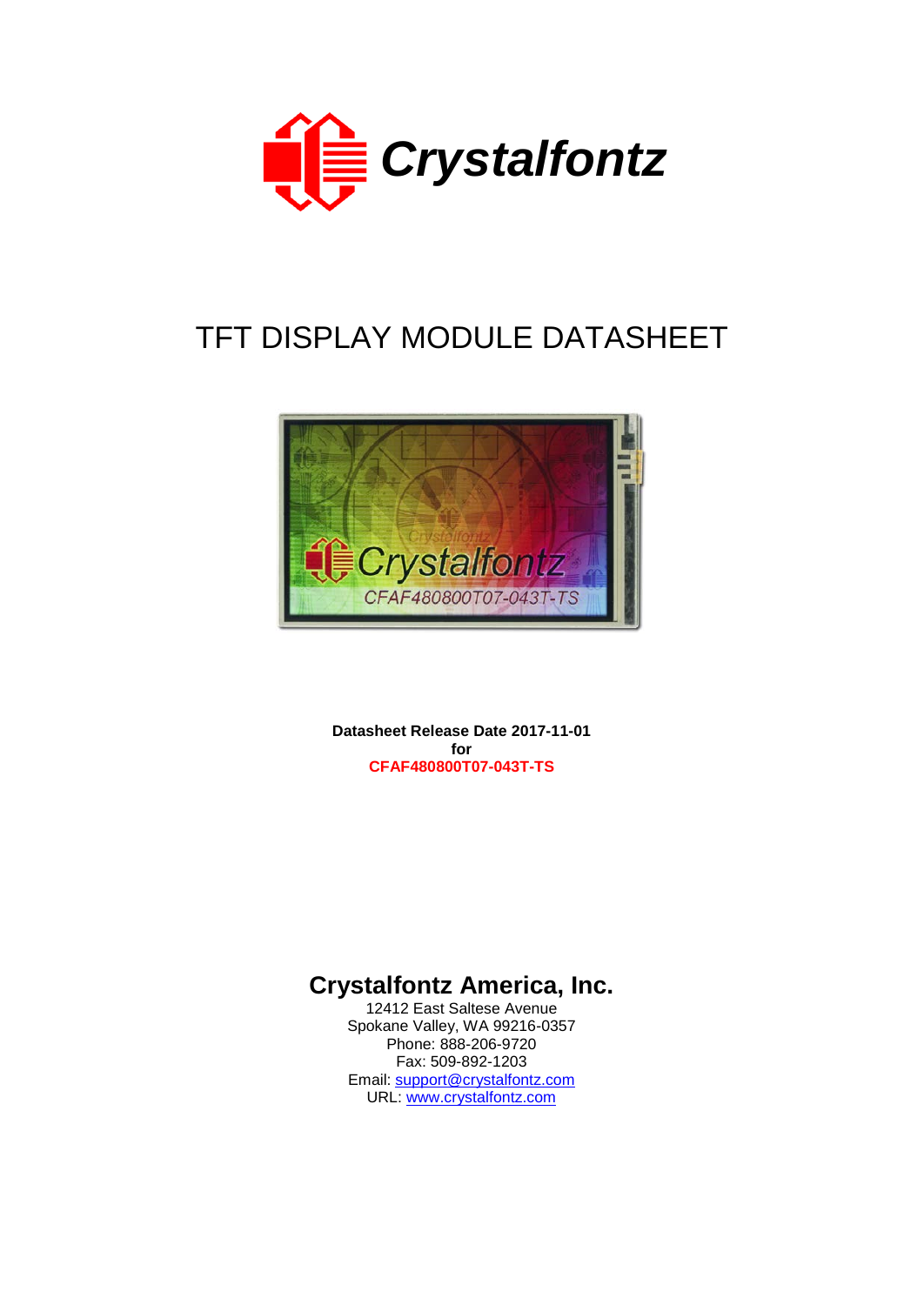

## **CONTENTS**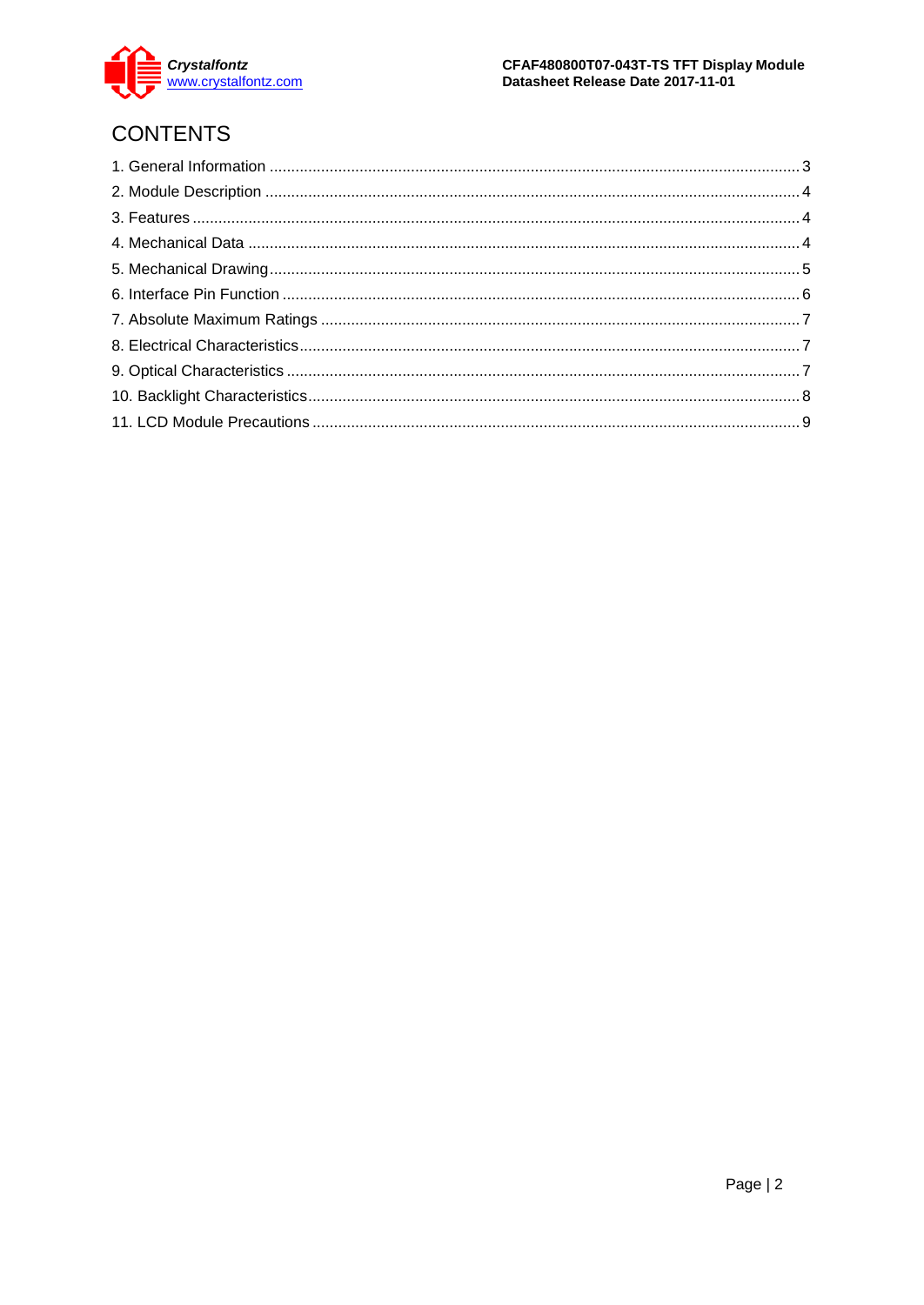

## <span id="page-2-0"></span>**1. General Information**

### **Datasheet Revision History**

Datasheet Release: **2017-11-01**

Datasheet for the CFAF480800T07-043T-TS TFT graphic display module.

### **Product Change Notifications**

You can check for or subscribe t[o Part Change Notices](https://www.crystalfontz.com/product/cfaf480800t07043tts-480x800-touchscreen) for this display module on our website.

### **Variations**

Slight variations between lots are normal (e.g., contrast, color, or intensity).

#### **Volatility**

This display module has volatile memory.

### **Disclaimer**

Certain applications using Crystalfontz America, Inc. products may involve potential risks of death, personal injury, or severe property or environmental damage ("Critical Applications"). CRYSTALFONTZ AMERICA, INC. PRODUCTS ARE NOT DESIGNED, INTENDED, AUTHORIZED, OR WARRANTED TO BE SUITABLE FOR USE IN LIFE-SUPPORT APPLICATIONS, DEVICES OR SYSTEMS OR OTHER CRITICAL APPLICATIONS. Inclusion of Crystalfontz America, Inc. products in such applications is understood to be fully at the risk of the customer. In order to minimize risks associated with customer applications, adequate design and operating safeguards should be provided by the customer to minimize inherent or procedural hazard. Please contact us if you have any questions concerning potential risk applications.

Crystalfontz America, Inc. assumes no liability for applications assistance, customer product design, software performance, or infringements of patents or services described herein. Nor does Crystalfontz America, Inc. warrant or represent that any license, either express or implied, is granted under any patent right, copyright, or other intellectual property right of Crystalfontz America, Inc. covering or relating to any combination, machine, or process in which our products or services might be or are used.

All specifications in datasheets on our website are, to the best of our knowledge, accurate but not guaranteed. Corrections to specifications are made as any inaccuracies are discovered.

Company and product names mentioned in this publication are trademarks or registered trademarks of their respective owners.

Copyright © 2017 by Crystalfontz America, Inc.,12412 East Saltese Avenue, Spokane Valley, WA 99216 U.S.A.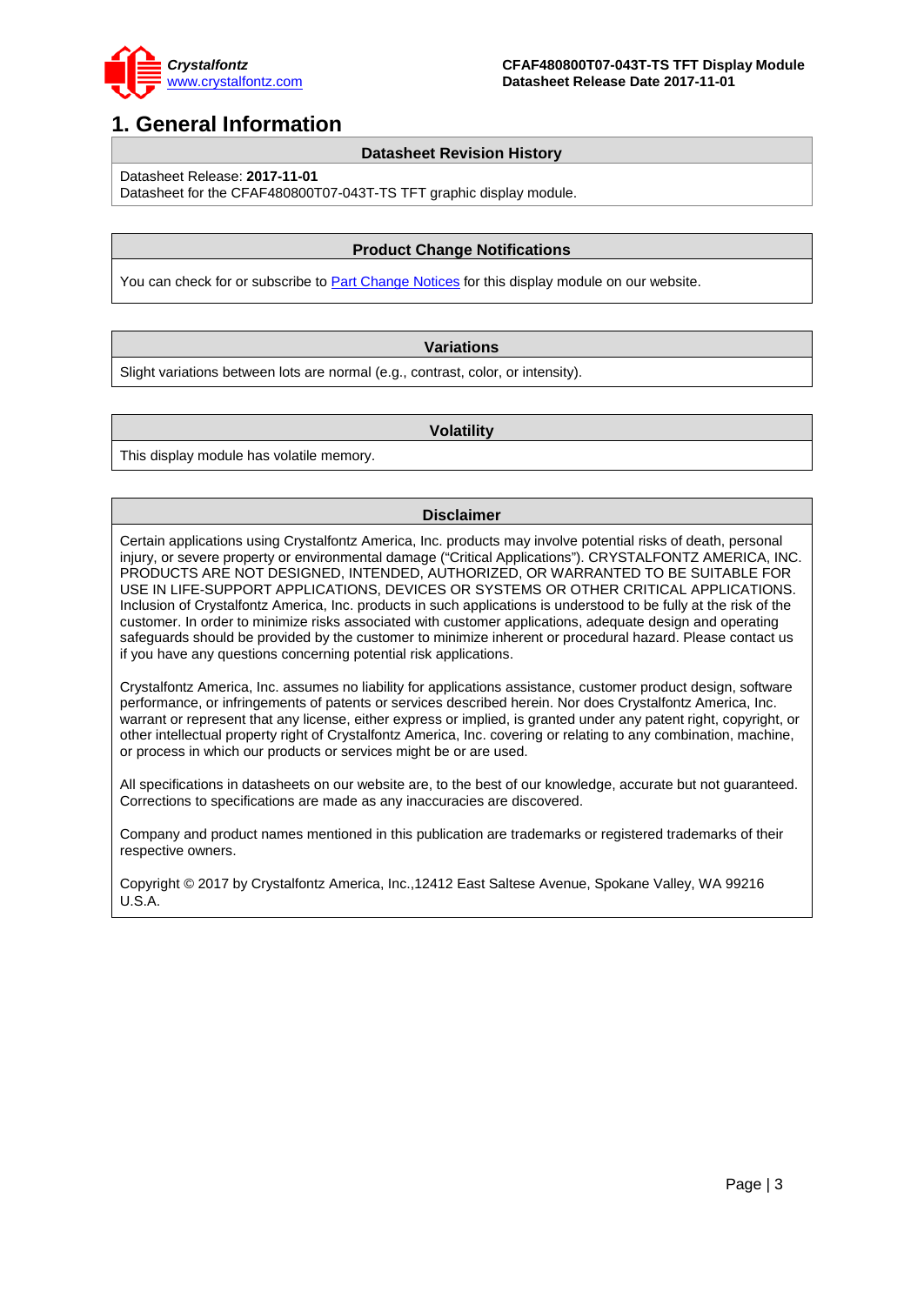

### <span id="page-3-0"></span>**2. Module Description**

This is a 4.3-inch diagonal full color TFT graphic display module with a white LED backlight. This display has an integrated touch panel and built-in Raydium Semiconductor RM68120 controller.

Please see [Raydium Semiconductor RM68120 LCD Controller Datasheet](https://www.crystalfontz.com/controllers/RaydiumSemiconductor/RM68120/) for further reference.

### <span id="page-3-1"></span>**3. Features**

- 480\*800 Dot Matrix
- Display Colors: 262K
- Built-in Controller: RM68120 (or equivalent)
- Negative, Transmissive Mode
- +3V Power Supply
- Viewing Direction: 6 o'clock
- Operating Temperature: -20°C to +70°C
- Storage Temperature: -30°C to +80°C
- Interface: DOT-CLK / Generic RGB

### <span id="page-3-2"></span>**4. Mechanical Data**

| <b>Item</b>              | <b>Specification</b><br>(mm)     | <b>Specification</b><br>(inch, reference) |
|--------------------------|----------------------------------|-------------------------------------------|
| Overall Module Dimension | 62.96 (W) x 106.4 (H) x 3.95 (D) | 2.479 (W) x 4.189 (H) x 0.156 (D)         |
| Viewing Area             | 57.36 (W) x 94.8 (H)             | 2.258 (W) x 3.732 (H)                     |
| Active Area              | 56.16 (W) x 93.6 (H)             | $2.211$ (W) x 3.685 (H)                   |
| Weight (Typical)         | 49 grams                         | 1.73 ounces                               |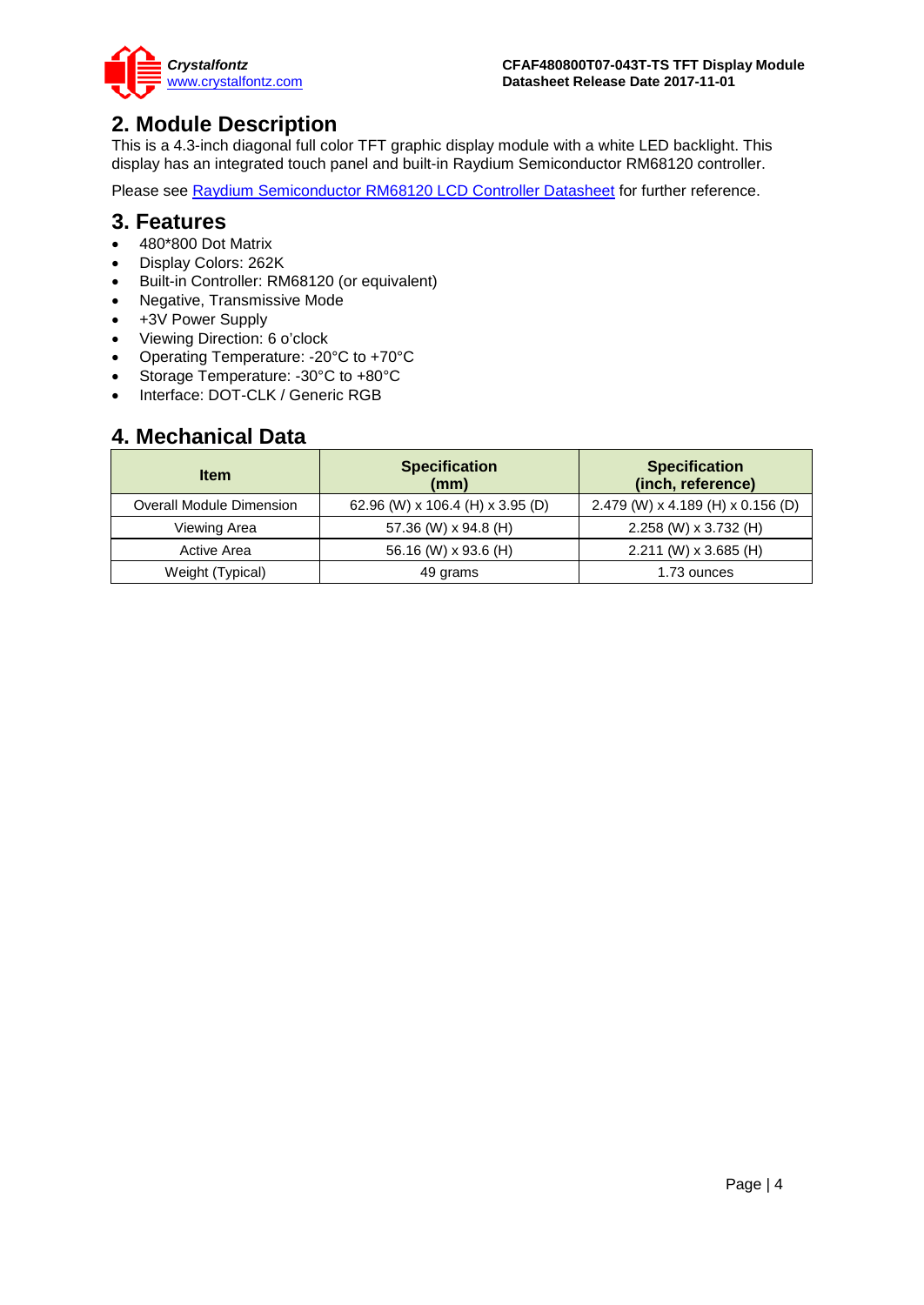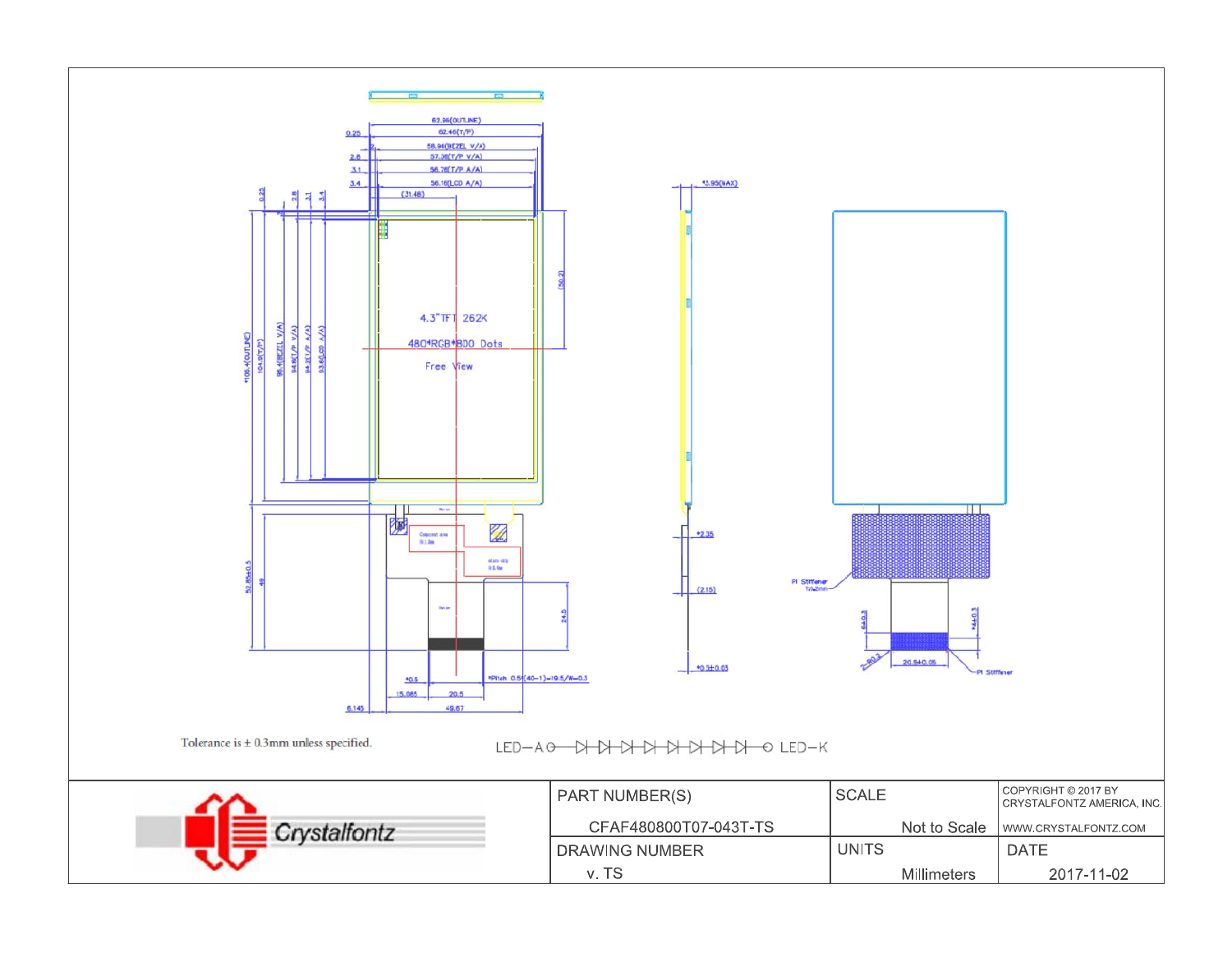

## <span id="page-5-0"></span>**6. Interface Pin Function**

| Pin            | <b>Symbol</b>     | $U$                          | <b>Function</b>                                                                                                 |
|----------------|-------------------|------------------------------|-----------------------------------------------------------------------------------------------------------------|
| $\mathbf{1}$   | <b>GND</b>        | $\overline{a}$               | Ground (0V)                                                                                                     |
| $\overline{2}$ | <b>GND</b>        |                              | Ground (0V)                                                                                                     |
| 3              | XR                | $\mathsf{l}$                 | Signal for Touch Panel                                                                                          |
| $\overline{4}$ | YD                | $\mathsf{I}$                 | Signal for Touch Panel                                                                                          |
| 5              | XL                | $\mathsf{I}$                 | Signal for Touch Panel                                                                                          |
| 6              | YU                | $\mathsf{I}$                 | Signal for Touch Panel                                                                                          |
| $\overline{7}$ | <b>GND</b>        | $\qquad \qquad \blacksquare$ | Ground (0V)                                                                                                     |
| 8              | R <sub>5</sub>    | $\mathsf{I}$                 | Red Data Pin                                                                                                    |
| 9              | R4                | $\mathsf{l}$                 | Red Data Pin                                                                                                    |
| 10             | R <sub>3</sub>    | $\mathsf{I}$                 | Red Data Pin                                                                                                    |
| 11             | R <sub>2</sub>    | $\mathsf{l}$                 | Red Data Pin                                                                                                    |
| 12             | R <sub>1</sub>    | $\mathsf{I}$                 | Red Data Pin                                                                                                    |
| 13             | R <sub>0</sub>    | $\mathsf{I}$                 | Red Data Pin                                                                                                    |
| 14             | G <sub>5</sub>    | $\mathsf{I}$                 | Green Data Pin                                                                                                  |
| 15             | G4                | $\mathsf{I}$                 | Green Data Pin                                                                                                  |
| 16             | G <sub>3</sub>    | I                            | Green Data Pin                                                                                                  |
| 17             | G <sub>2</sub>    | $\mathsf{I}$                 | Green Data Pin                                                                                                  |
| 18             | G <sub>1</sub>    | I                            | Green Data Pin                                                                                                  |
| 19             | G <sub>0</sub>    | $\mathsf{I}$                 | Green Data Pin                                                                                                  |
| 20             | B5                | $\mathsf{I}$                 | <b>Blue Data Pin</b>                                                                                            |
| 21             | <b>B4</b>         | $\mathsf{I}$                 | <b>Blue Data Pin</b>                                                                                            |
| 22             | B <sub>3</sub>    | $\mathsf{I}$                 | <b>Blue Data Pin</b>                                                                                            |
| 23             | <b>B2</b>         | $\mathsf{I}$                 | <b>Blue Data Pin</b>                                                                                            |
| 24             | B1                | $\mathsf{l}$                 | <b>Blue Data Pin</b>                                                                                            |
| 25             | B <sub>0</sub>    | $\mathsf{l}$                 | <b>Blue Data Pin</b>                                                                                            |
| 26             | <b>GND</b>        | $\mathsf{I}$                 | Ground (0V)                                                                                                     |
| 27             | DE                | $\overline{1}$               | Data Enable Signal in RGB I/F Mode                                                                              |
| 28             | <b>PCLK</b>       | $\mathsf{I}$                 | Pixel Clock Signal in RGB I/F Mode                                                                              |
| 29             | <b>HSYNC</b>      | $\mathsf{I}$                 | Horizontal Sync. Signal in RGB I/F.                                                                             |
| 30             | <b>VSYNC</b>      | $\mathsf{l}$                 | Vertical Sync. Signal in RGB I/F.                                                                               |
| 31             | <b>GND</b>        |                              | Ground (0V)                                                                                                     |
| 32             | <b>BL-EN</b>      | $\qquad \qquad \blacksquare$ | Backlight Enable Pin (1.4v - 5.5v).<br>NOTE: This pin should be OPEN if you use the backlight pulse<br>control. |
| 33             | <b>PWM</b>        | $\overline{\phantom{a}}$     | <b>Backlight Pulse Control</b><br>NOTE: This pin should be OPEN when not in use.                                |
| 34             | <b>GND</b>        | $\overline{\phantom{a}}$     | Ground (0V)                                                                                                     |
| 35             | 5V                | P                            | Backlight Supply Power (5V)                                                                                     |
| 36             | 5V                | P                            | Backlight Supply Power (5V)                                                                                     |
| 37             | <b>GND</b>        | $\blacksquare$               | Ground (0V)                                                                                                     |
| 38             | <b>VCC (3.3V)</b> | P                            | Power Supply (VDD=2.5V ~ 3.3V)                                                                                  |
| 39             | <b>VCC (3.3V)</b> | P                            | Power Supply (VDD=2.5V ~ 3.3V)                                                                                  |
| 40             | <b>GND</b>        | ۰                            | Ground (0V)                                                                                                     |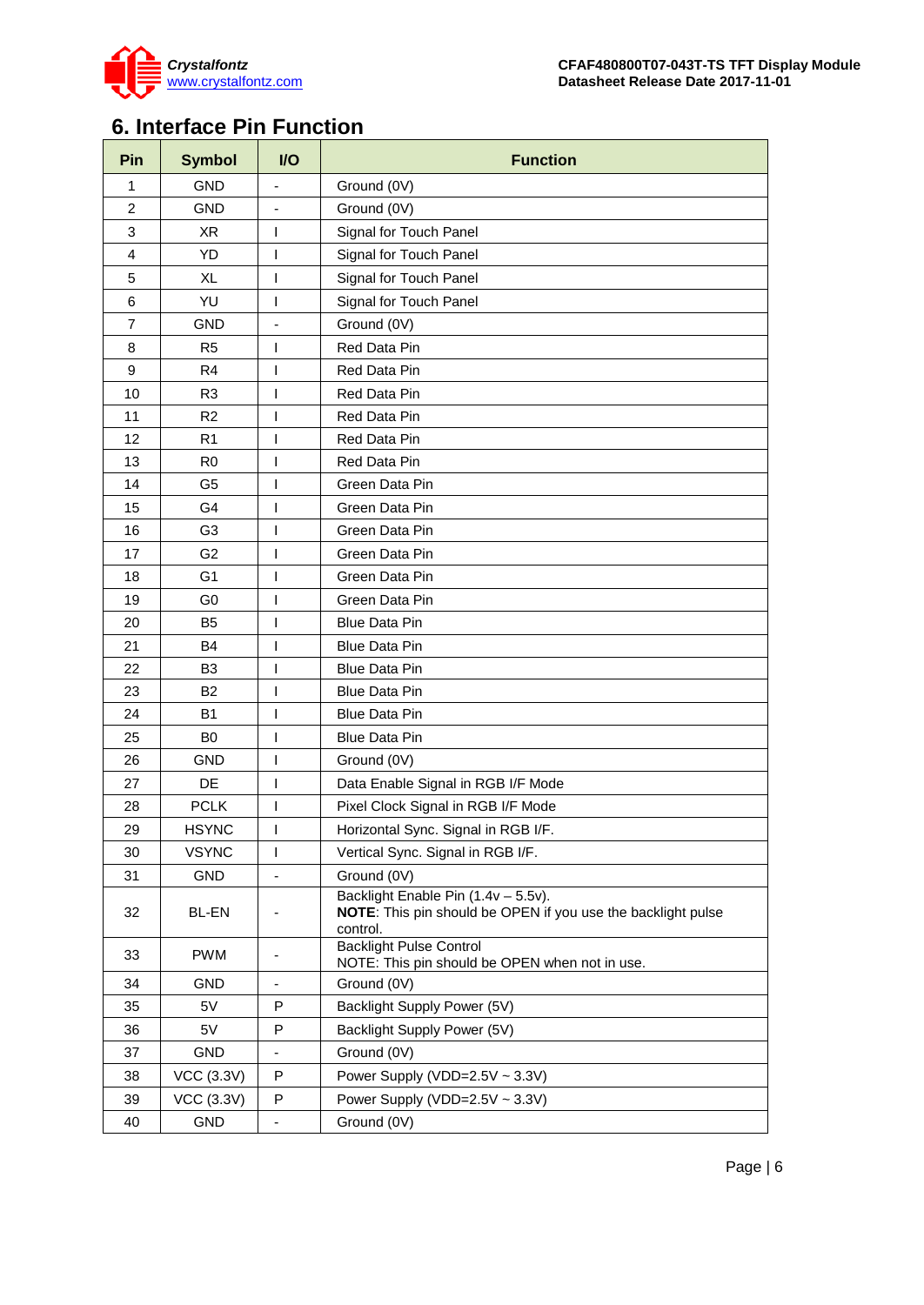

## <span id="page-6-0"></span>**7. Absolute Maximum Ratings**

| <b>Parameter</b>             | <b>Symbol</b>              | <b>Min</b> | Max   | <b>Unit</b> | <b>Notes</b> |
|------------------------------|----------------------------|------------|-------|-------------|--------------|
| Supply Voltage for Logic     | Vdd                        | 2.5        | 3.3   |             | (1)(2)       |
| <b>Operating Temperature</b> | Тор                        | $-20$      | $+70$ | °C          | -            |
| Storage Temperature          | $\mathsf{T}_{\texttt{ST}}$ | $-30$      | +80   | °C          |              |

*Notes:*

*(1) These are stress ratings only. Extended exposure to the absolute maximum ratings listed above may affect device reliability or cause permanent damage.* 

*(2) Functional operation should be restricted to the limits in the Electrical Characteristics table below.* 

## <span id="page-6-1"></span>**8. Electrical Characteristics**

| <b>Item</b>                | <b>Symbol</b> | <b>Condition</b>            | Min                 | <b>Max</b>            | Unit |
|----------------------------|---------------|-----------------------------|---------------------|-----------------------|------|
| High-level Input           | Vıн           |                             | $0.8$ $V_{DD}$      | <b>V<sub>DD</sub></b> |      |
| Low-level Input            | VIL           |                             | $-0.3$              | $0.2$ $V_{DD}$        |      |
| High-level Output          | Vон           | $IOH=0.1mA$                 | 0.8 V <sub>DD</sub> |                       |      |
| Low-level Output           | Vol           | $I$ <sub>OHL</sub> $0.1$ mA |                     | $0.2$ $V_{DD}$        |      |
| Input Leakage Current      | Lщ            | Vin=0 Vdd                   | $-1.0$              | 1.0                   | uA   |
| <b>Current Consumption</b> | <b>I</b> DD   |                             |                     | 25.0                  | mA   |

## <span id="page-6-2"></span>**9. Optical Characteristics**

| <b>Item</b>               |                     | <b>Symbol</b>                 | <b>Condition</b>                    | <b>Min</b>               | <b>Typical</b> | <b>Max</b> | <b>Unit</b> |
|---------------------------|---------------------|-------------------------------|-------------------------------------|--------------------------|----------------|------------|-------------|
| Transmittance             |                     | T%                            |                                     | 4.05                     | 4.47           |            | $\%$        |
| <b>Contrast Ratio</b>     |                     | CR.                           | At<br>optimized<br>viewing<br>angle | 650                      | 800            |            |             |
| Response Time             | <b>Rise</b><br>Fall | $T_{\rm r}$<br>T <sub>f</sub> | $\theta = 0^{\circ}$                | 60                       | 70             |            |             |
| <b>NTSC</b>               |                     | $S\%$                         |                                     | $\overline{\phantom{a}}$ | 55             |            | $\%$        |
|                           |                     | X                             | $\theta = 0^{\circ}$                | 0.270                    | 0.310          | 0.350      | ms          |
| <b>White Chromaticity</b> |                     | Y                             |                                     | 0.290                    | 0.330          | 0.370      | ms          |
|                           |                     | X                             |                                     | 0.620                    | 0.650          | 0.680      | ms          |
| <b>Red Chromaticity</b>   |                     | Υ                             |                                     | 0.310                    | 0.340          | 0.370      | ms          |
| <b>Green Chromaticity</b> |                     | X                             |                                     | 0.285                    | 0.315          | 0.345      | ms          |
|                           |                     | Υ                             |                                     | 0.595                    | 0.625          | 0.655      | ms          |
| <b>Blue Chromaticity</b>  |                     | X                             |                                     | 0.115                    | 0.145          | 0.175      | ms          |
|                           |                     | Y                             |                                     | 0.080                    | 0.110          | 0.140      | ms          |
| Viewing Angle             | Top                 | $\overline{\phantom{a}}$      | $CR \ge 10$                         | 60                       | 70             | 80         |             |
|                           | <b>Bottom</b>       |                               |                                     | 60                       | 70             | 80         |             |
|                           | Left                |                               |                                     | 60                       | 70             | 80         | deg         |
|                           | Right               |                               |                                     | 60                       | 70             | 80         |             |
| Viewing Direction         |                     | 6 o'clock                     |                                     |                          |                |            |             |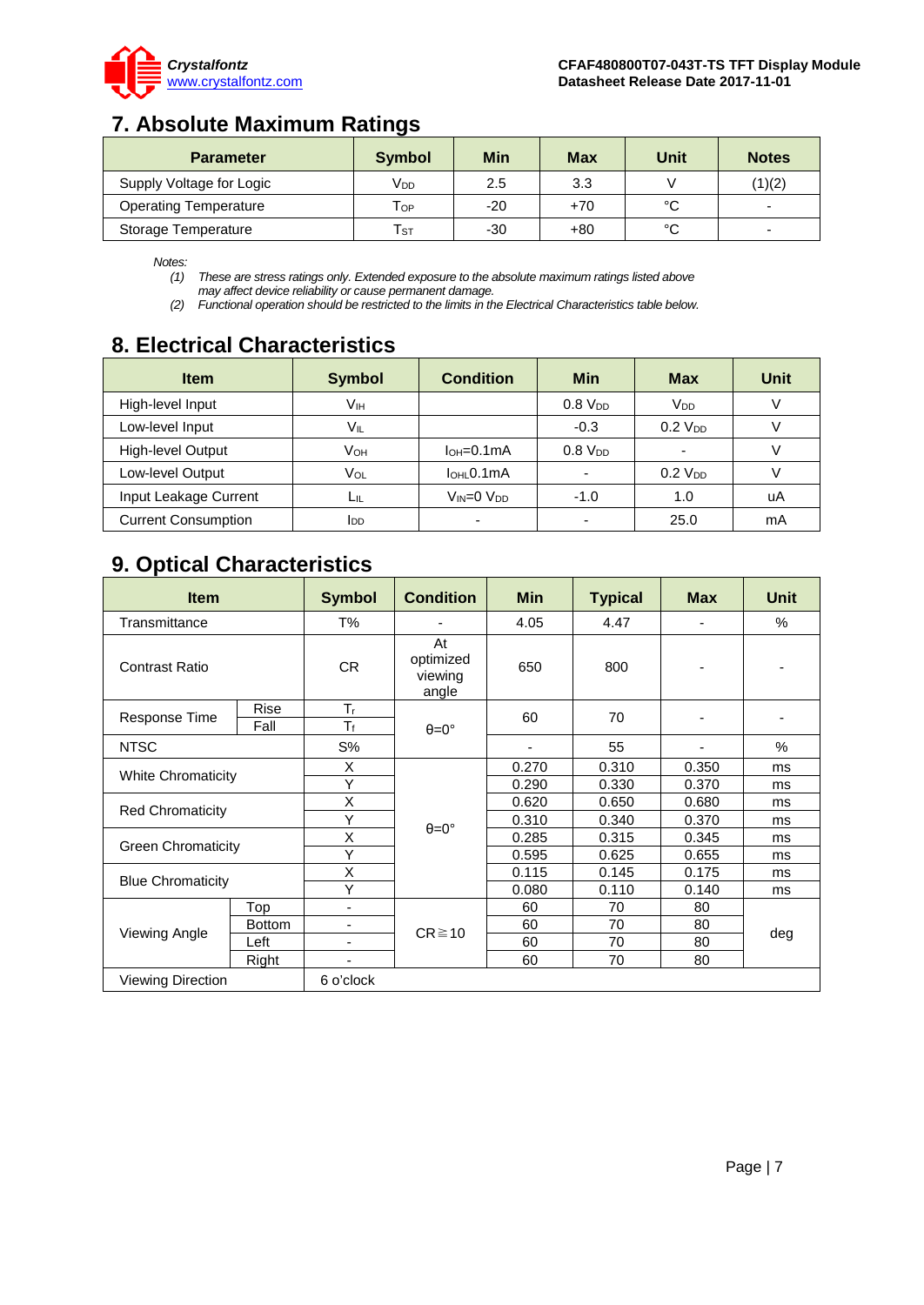

## <span id="page-7-0"></span>**10. Backlight Characteristics**

| <b>Item</b>            | <b>Symbol</b> | <b>Minimum</b> | <b>Typical</b> | <b>Maximum</b> | Unit | <b>Condition</b> |
|------------------------|---------------|----------------|----------------|----------------|------|------------------|
| Forward Voltage        | VF            | 25.6           | 26             | 26.4           | V    | $I_F=20mA/1-$    |
| <b>Forward Current</b> | <b>IPN</b>    |                | 15             | 20             | mA   | chip             |
| Reverse Voltage        | $V_{R}$       |                |                | 4.0            | V    | per chip         |
| <b>Reverse Current</b> | <b>IR</b>     |                |                | 15             | uA   | $V_R = 4V$       |
| <b>LED Lifetime</b>    | -             |                | 50K            |                | Hrs. | (1)(2)           |
| Color                  | White         |                |                |                |      |                  |

*Notes:* 

*(1) Forward voltage minimum value is only for reference since the LED brightness efficiency keeps enhancing. Current consumption becomes less and less to achieve the same luminance.* 

*(2) Lifetime is defined as the amount of time when the luminance has decayed to <50% of the initial value (50K hours is an estimate for reference only).*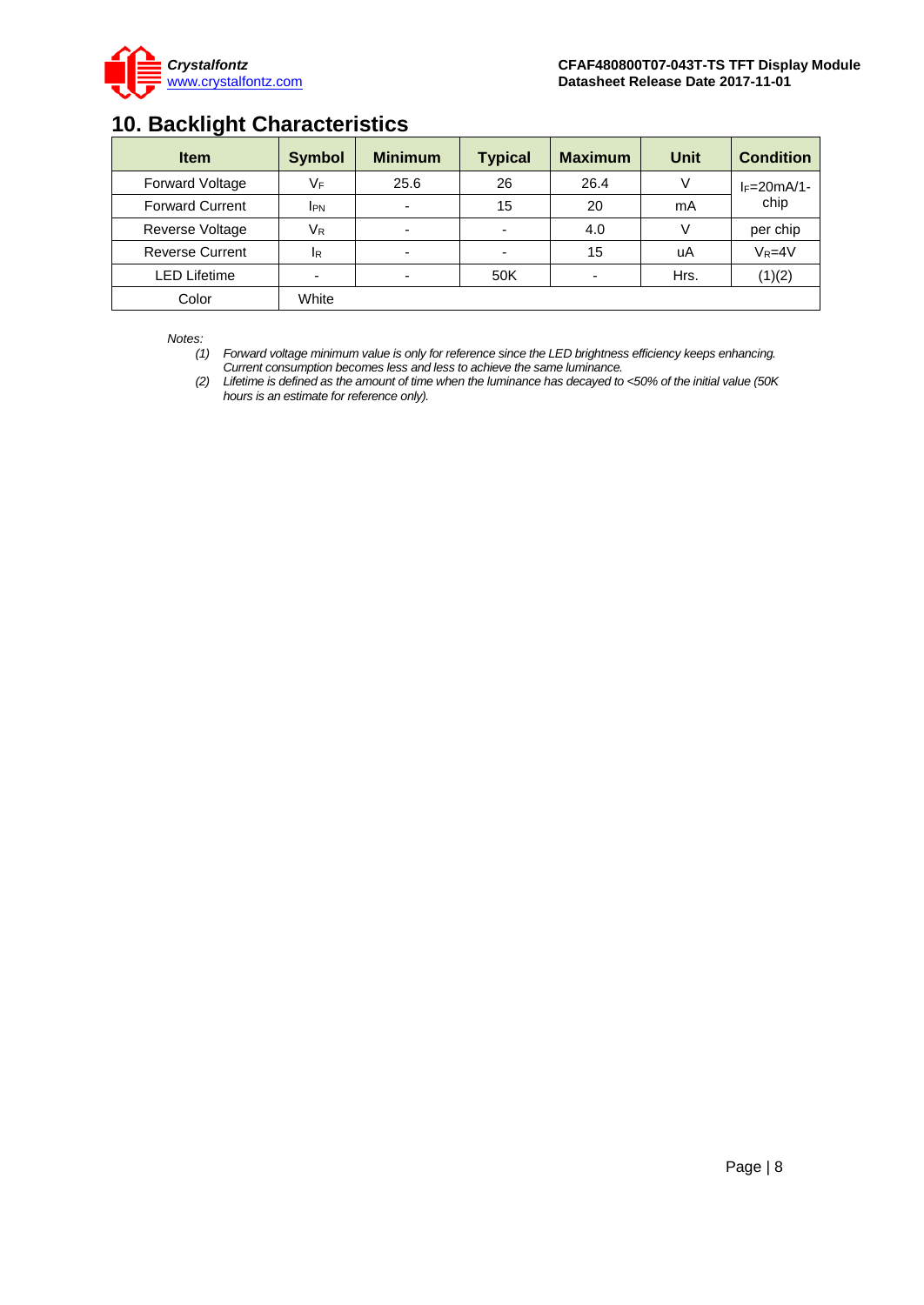

## <span id="page-8-0"></span>**11. LCD Module Precautions**

The precautions below should be followed when using LCD modules to help ensure personal safety, module performance, and compliance of environmental regulations.

- 11.1. Modules
	- Avoid applying excessive shocks to module or making any alterations or modifications to it.
	- Do not make extra holes on the printed circuit board, modify its shape or change the components of LCD display module.
	- Do not disassemble the LCD display module.
	- Do not operate the LCD display module above the absolute maximum rating.
	- Do not drop, bend or twist the LCD display module.
	- Soldering: only to the I/O terminals.
	- Store in an anti-static electricity container and clean environment.
	- It is common to use the "screen saver" to extend the lifetime of the LCD display module.
		- o Do not use the fixed information for long periods of time in real application.
		- o Do not use fixed information in LCD panel for long periods of time to extend "screen burn" effect time.
	- Crystalfontz has the right to change the passive components, including R3, R6 & backlight adjust resistors. (Resistors, capacitors and other passive components will have different appearance and color caused by the different supplier.)
	- Crystalfontz have the right to change the PCB Rev. (In order to satisfy the supplying stability, management optimization and the best product performance, etc., under the premise of not affecting the electrical characteristics and external dimensions, Crystalfontz has the right to modify the version.).

### 11.2. Handling Precautions

- Since the display panel is made of glass, do not apply mechanical impacts such as dropping from a high position.
- If the display panel is accidently broken, and the internal organic substance leaks out, be careful not to inhale or touch the organic substance.
- If pressure is applied to the display surface or its neighborhood of the LCD display module, the cell structure may be damaged, so be careful not to apply pressure to these sections.
- The polarizer covering the surface of the LCD display module is soft and can be easily scratched. Please be careful when handling the LCD display module.
- Clean the surface of the polarizer covering the LCD display module if it becomes soiled using following adhesion tape.
	- o Scotch Mending Tape No. 810 or an equivalent
	- $\circ$  Never breathe the soiled surface or wipe the surface using a cloth containing solvent such as ethyl alcohol, since the surface of the polarizer will become cloudy.
	- o The following liquids/solvents may spoil the polarizer:
		- Water
		- Ketone
		- Aromatic Solvents
- Hold the LCD display module very carefully when placing the LCD display module into the system housing.
- Do not apply excessive stress or pressure to the LCD display module. And, do not over bend the film with electrode pattern layouts. These stresses will influence the display performance. Also, be sure to secure the sufficient rigidity for the outer cases.

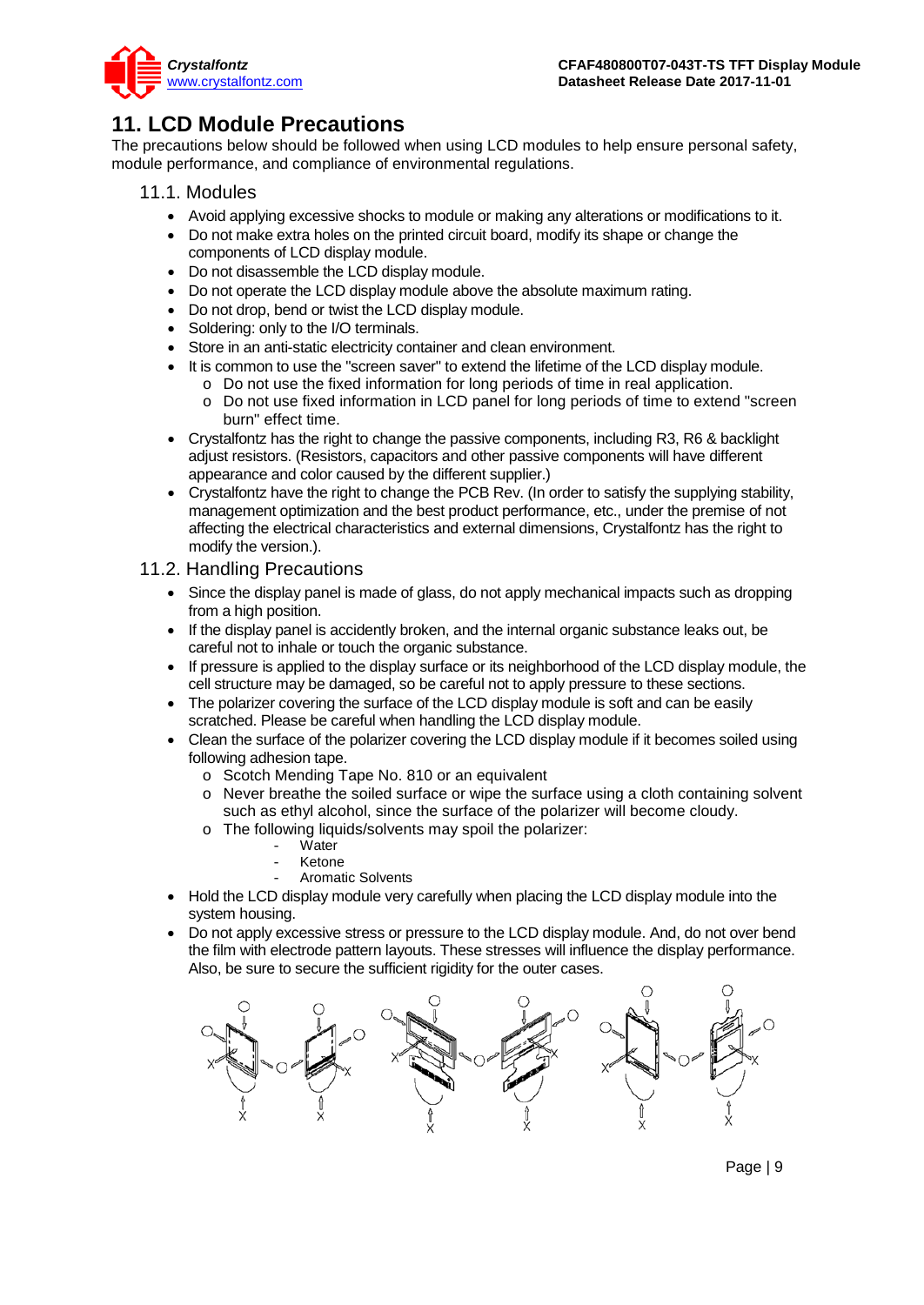

- Do not apply stress to the LSI chips and the surrounding molded sections.
- Do not disassemble or modify the LCD display module.
- Do not apply input signals while the logic power is off.
- Pay sufficient attention to the working environments when handing the LCD display module to prevent occurrence of element breakage accidents by static electricity.
	- o Be sure to make human body grounding when handling LCD display modules.
	- o Be sure to ground tools to use for assembly such as soldering irons.
	- o To suppress generation of static electricity, avoid carrying out assembly work under dry environments.
	- $\circ$  Protective film is being applied to the surface of the display panel of the LCD display module. Be careful since static electricity may be generated when exfoliating the protective film.
- Protection film is being applied to the surface of the display panel and removes the protection film before assembling it. At this time, if the LCD display module has been stored for a long period of time, residue adhesive material of the protection film may remain on the surface of the display panel after the film has been removed. In such a case, remove the residue material by the method discussed above.
- If electric current is applied when the LCD display module is being dewed or when it is placed under high humidity environments, the electrodes may become corroded. If this happens proceed with caution when handling the LCD display module.

### 11.3. Storage Precautions

- When storing the LCD display modules put them in static electricity preventive bags to avoid exposure to direct sunlight and fluorescent lamps. Also avoid high temperature and high humidity environments and low temperatures (less than 0°C) environments. (We recommend you store these modules in the packaged state when they were shipped from Crystalfontz). Be careful not to let water drops adhere to the packages or bags, and do not let dew gather on them.
- If electric current is applied when water drops are adhering to the surface of the LCD display module the LCD display module may have become dewed. If a dewed LCD display module is placed under high humidity environments it may cause the electrodes to become corroded. If this happens proceed with caution when handling the LCD display module.

### 11.4. Designing Precautions

- The absolute maximum ratings are the ratings that cannot be exceeded for LCD display module. If these values are exceeded, panel damage may happen.
- To prevent occurrence of malfunctioning by noise pay attention to satisfy the V<sub>II</sub> and V<sub>IH</sub> specifications and, at the same time, to make the signal line cable as short as possible.
- We recommend that you install excess current preventive unit (fuses, etc.) to the power circuit (V<sub>DD</sub>). (Recommend value: 0.5A)
- Pay sufficient attention to avoid occurrence of mutual noise interference with the neighboring devices.
- As for EMI, take necessary measures on the equipment side.
- When fastening the LCD display module, fasten the external plastic housing section.
- If the power supply to the LCD display module is forcibly shut down, by such errors as taking out the main battery while the LCD display panel is in operation, we cannot guarantee the quality of this LCD display module.
	- $\circ$  Connection (contact) to any other potential than the above may lead to rupture of the IC.

### 11.5. Disposing Precautions

- Request the qualified companies to handle the industrial wastes when disposing of the LCD display modules. Or, when burning them, be sure to observe the environmental and hygienic laws and regulations.
- 11.6. Other Precautions
	- When an LCD display module is operated for a long period of time with a fixed pattern, the fixed pattern may remain as an after image or a slight contrast deviation may occur.